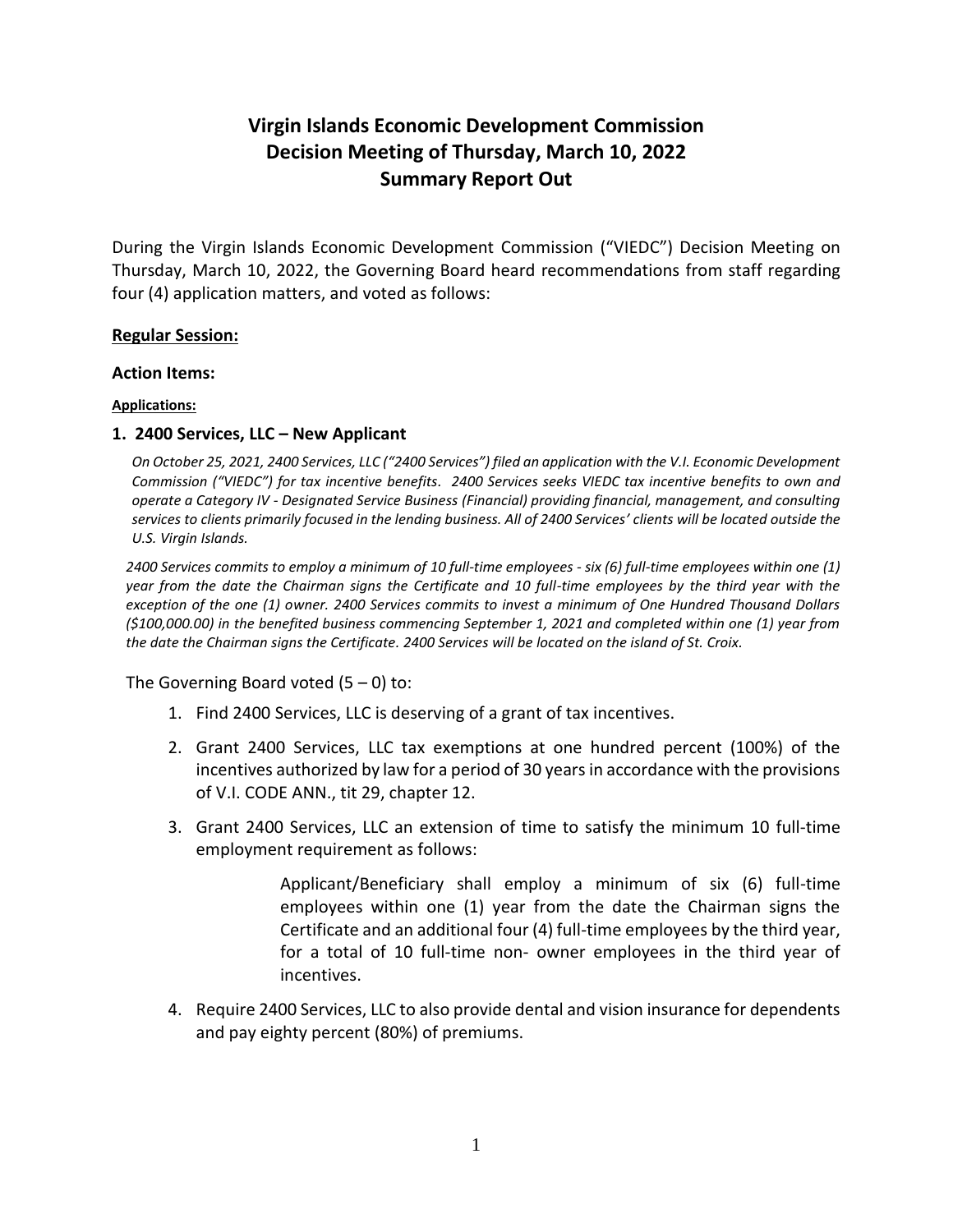#### **2. United Electronics Industries Services, LLC – Modification Application**

*On March 27, 2012, United Electronic Industries Services, LLC ("UEIS") was granted Virgin Islands Economic Development Commission ("VIEDC") tax incentive benefits to conduct the operation of a Category II Manufacturing and Assembly Business. UEIS manufactures and tests electronic assemblies tailored to the automotive, aerospace, military, medical, and semiconductor industries. Additionally, UEIS provides sales, marketing, support and product servicing component for itself and its clients. The VIEDC Certificate was granted*  for a period of 10 years commencing January 1, 2012 and terminating December 31, 2021. UEIS is located on the *island of St. Thomas.*

*On March 15, 2021, UEIS filed a modification application with the VIEDC to take advantage of a longer benefit period as provided by Act No. 7651. UEIS also requested that its eligible revenue streams include income derived from the design and development of intellectual property that is installed in its products for sale to third parties. UEIS commits to continue developing the skills of Virgin Islands residents by employing 10 full-time employees, and investing One Hundred Thousand Dollars (\$100,000.00) in the benefited business.*

*On January 10, 2022, the VIEDC Governing Board voted to approve UEIS's modification application in regards to the longer benefit period provided by Act No. 7651, but tabled its decision on UEIS's request that its eligible revenue streams include income derived from the design and development of intellectual property pending receipt of additional information.*

The Governing Board voted  $(5 - 0)$  to:

- 1. Deny United Electronics Industries Services, LLC an amendment of its approved business activities to include the design, development, and sale of intellectual property not installed in its products for sale to third parties. In accordance with V.I. CODE ANN. tit. 29, § 716(b) and Economic Development Program Rules and Regulations (V.I.R.R.) 717-302(b) and (c), VIEDC finds the following bases for the denial of incentives:
	- a. While the intellectual property is incorporated into the finished products as a component and deemed manufactured in the US. Virgin Islands, the intellectual property by itself was not designed or developed in the USVI by employees of UEIS.
	- b. The inclusion of licensing income or capital gains related to intellectual property, whether made or not made in the U.S. Virgin Islands and which may be sourced in the U.S.V.I. for income tax purposes, will, based on UEIS's projections, result in reduced economic and fiscal impact to the Territory.
- 2. Affirm the grant of incentives approved on February 24, 2022 specifically excluding the sale of intellectual property not installed in UEIS' products to third parties.

# **3. Virgin Bay Capital, LLC – New Applicant**

*On December 17, 2021, Virgin Bay Capital, LLC ("Virgin Bay") filed an application with the V.I. Economic Development Commission ("VIEDC") for tax incentive benefits. Virgin Bay seeks VIEDC tax incentive benefits to own and operate Category IV Designated Service Business (Financial) providing financial management, consulting services, mortgage services, and investment to clients primarily within the residential and commercial loan sectors. Virgin Bay shall originate, broker, finance, purchase, manage, and sell residential and other loans and mortgages and shall offer consulting services to clients in the same space. All of its clients shall be located*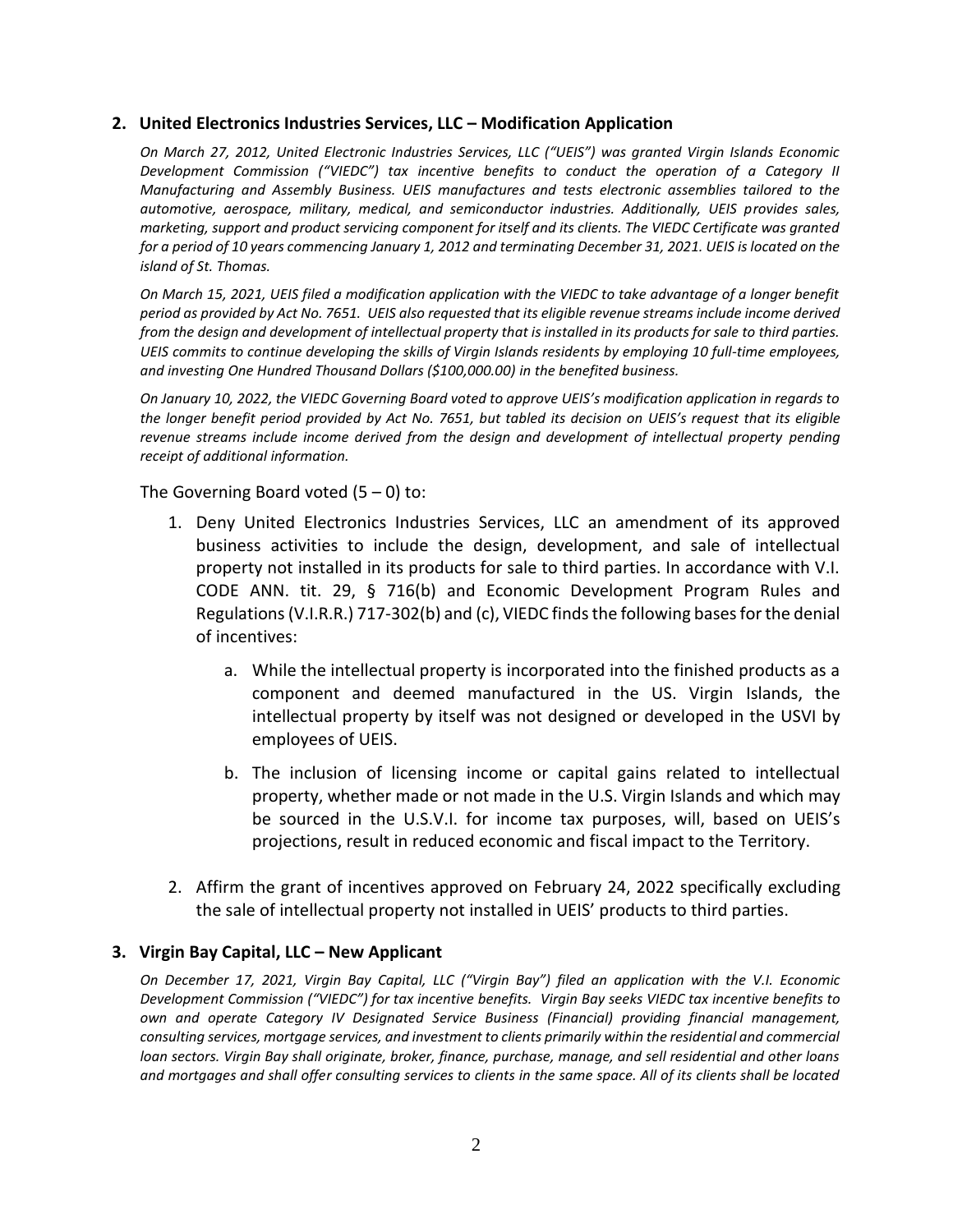*outside the U.S. Virgin Islands. Virgin Bay's services may be provided through one or more wholly owned disregarded subsidiaries.*

*Virgin Bay commits to employ a minimum of nine (9) full-time employees - one (1) full-time employee in addition to the owner who will be employed by Virgin Bay as President but will not be counted towards the minimum fulltime employment within one (1) year from commencement of tax incentives or one (1) year from the date the Chairman signs the Certificate. Virgin Bay shall employ one (1) additional full-time employee within two (2) years from commencement of tax incentives or two (2) years from the date the Chairman signs the Certificate,*  whichever is later and an additional three (3) full-time employees within three (3) years from commencement of *tax incentives or three (3) years from the date the Chairman signs the Certificate, whichever is later. Finally, Virgin Bay shall employ an additional four (4) full-time employees within five (5) years from commencement of tax incentives or five (5) years from the date the Chairman signs the Certificate, whichever is later. Virgin Bay commits to invest a minimum of One Hundred Thousand Dollars (\$100,000.00) in the benefited business commencing December 10, 2021 and completed within one (1) year thereafter. Virgin Bay will be located on the island of St. Thomas.*

The Governing Board voted  $(5 - 0)$  to:

- 1. Find Virgin Bay Capital, LLC is deserving of a grant of tax incentives.
- 2. Grant Virgin Bay Capital, LLC tax exemptions at one hundred percent (100%) of the incentives authorized by law for a period of 20 years in accordance with the provisions of V.I. CODE ANN., tit 29, chapter 12.
- 3. Grant Virgin Bay Capital, LLC an extension of time to satisfy the minimum nine (9) fulltime employment requirement due to time required to obtain appropriate licensures as follows:

Applicant/Beneficiary shall employ a minimum of two (2) full-time employee, excluding the owner, within one (1) year from commencement of tax incentives or one (1) year from the date the Chairman signs the Certificate, whichever is later; thereafter starting the second year of incentives, an additional three (3) full-time employee; and starting the fifth year of incentives, an additional five (5) full-time employees, for a total of ten (10) full-time non-owner employees in the fifth year of incentives.

# **4. Yusuf Drinking Water, Inc. – Petition for 2nd Extension of Time to Commence Tax Incentives**

*On November 8, 2022, Yusuf Drinking Water, Inc. ("Yusuf") was granted Virgin Islands Economic Development Commission ("VIEDC") tax incentive benefits to conduct the operation of a Category III manufacturer to produce*  plastic bottles, especially the 16.9 oz bottle, to serve the emergency needs throughout the Caribbean and beyond. *The Certificate was granted for a period of 30 years. Yusuf is located on the island of St. Croix.*

The Governing Board voted  $(5 - 0)$  to:

- 1. Find Yusuf Drinking Water, Inc. has shown good cause for a grant of additional time to commence its tax incentives due to the global pandemic caused by the COVID-19 virus.
- 2. Grant Yusuf Drinking Water, Inc. an extension of time to January 1, 2023 to commence its tax incentives.